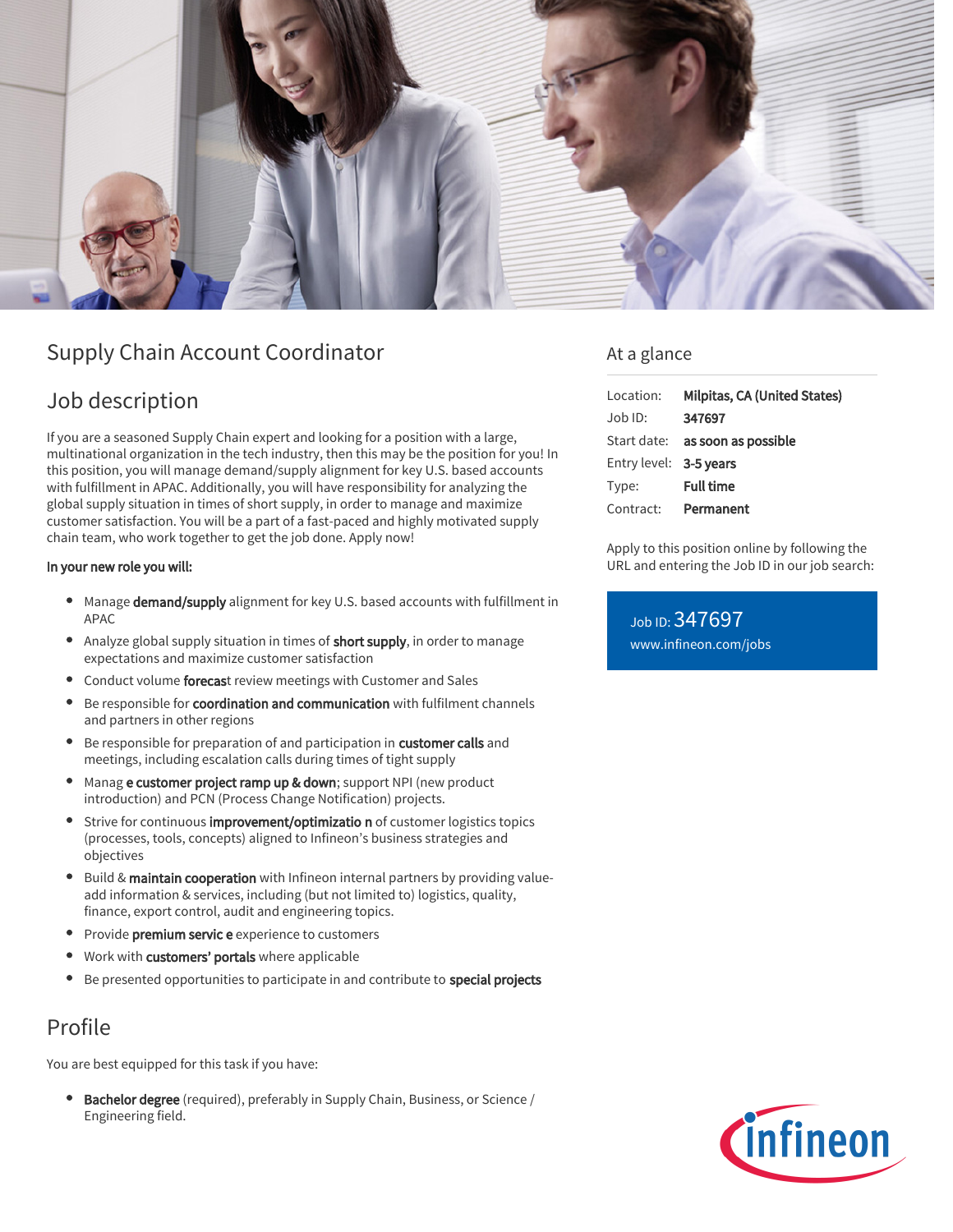- Ideal candidate will have 2~5 years of proven success & experience in Supply Chain Management and/or Customer related environment. Fresh graduate or internship will also be considered.
- **Proficiency with Microsoft Office** applications, Excel expert user (eg. vLookup, Pivot, SumIFS).
- Knowledge of ERP applications (SAP preferred)
- **Excellent communication** and presentation skills, both written and verbal
- Good interpersonal skills and ability to work effectively in a team environment and with employees at all levels of the organization
- Ability to adapt quickly, working in a dynamic business environment, flexible to adapt changes in daily work schedule.
- **•** Results driven and solutions oriented philosophies
- Strong problem solving ability
- Ability to work proactively with a sense of urgency and attention to detail at all times
- Determination, self-motivation and eager to take on new challenges
- Confidence to make complicated decisions independently, when needed

## Benefits

**Milpitas, CA:** Medical, Dental & Vision Plans; Flexible Reimbursement Accounts (FSAs); Industry leading 401k Employer Contribution/Match; Company Performance Bonus; Holiday Pay & Paid Time Off (PTO); Flexible working conditions, Part-time Options; Different career paths: Project Management, Technical Ladder, Management & Individual Contributor; Wide range of Training Offers & Career Development Planning; Coaching, Mentoring, Networking Possibilities; International assignments; Basic Life & Dependent Life Insurance; Paid Sick Leave, Accidental Death & Disability Insurance (AD&D); Short-term & Long-term Disability; Employee Assistance Program (EAP); Health Promotion Programs; Reduced Price for Public Transportation

## Why Us

### Part of your life. Part of tomorrow.

We make life easier, safer and greener – with technology that achieves more, consumes less and is accessible to everyone. Microelectronics from Infineon is the key to a better future. Efficient use of energy, environmentally-friendly mobility and security in a connected world – we solve some of the most critical challenges that our society faces while taking a conscientious approach to the use of natural resources.

Infineon Technologies Americas Corp. is an equal opportunity employer. All qualified applicants will receive consideration for employment without regard to race, color, religion, sex (including pregnancy, childbirth, or related medical conditions), gender identity, national origin, ancestry, citizenship, age, physical or mental disability, legally protected medical condition, family care status, military or veteran status, marital status, domestic partner status, sexual orientation, or any other basis protected by local, state, or federal laws. Applicants with questions about access or requiring a reasonable accommodation for any part of the application or hiring process should contact the Talent Network by phone at (408) 503-2194.

Employment at Infineon is contingent upon proof of your legal right to work in the United States under applicable law, verification of satisfactory references and successful completion of a background check and drug test, and signing all your onboarding documents .

In some instances, if applicable, U.S. export control laws require that Infineon obtain a U.S. government export license prior to releasing technologies to certain persons. This offer is contingent upon Infineon's ability to satisfy these export control laws as related